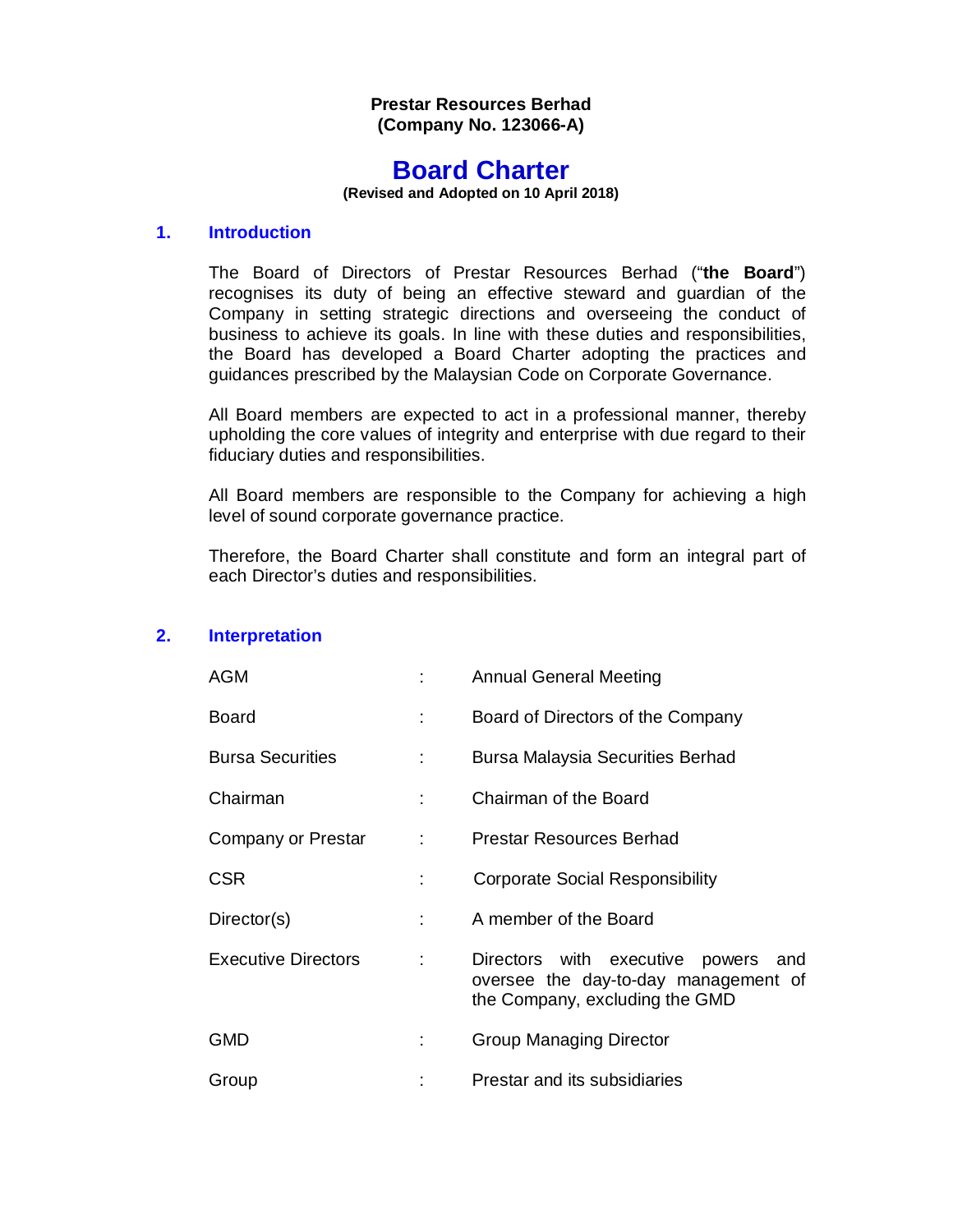(Board Charter – cont'd)

| Independent Director(s)        | ÷ | A Director who does not participate in the<br>management of the Company and satisfies<br>the criteria for "independence" as set out in<br><b>Bursa Securities LR</b> |
|--------------------------------|---|----------------------------------------------------------------------------------------------------------------------------------------------------------------------|
| Management                     |   | Management personnel of the Company                                                                                                                                  |
| LR                             |   | <b>Main Market Listing Requirements</b>                                                                                                                              |
| <b>MCCG</b>                    | ÷ | Malaysian Code on Corporate Governance<br>(Revised on 26 April 2017)                                                                                                 |
| <b>Non-Executive Directors</b> |   | Directors without executive powers and do<br>participate in the<br>day-to-day<br>not<br>management of the Company                                                    |

# **3. Purposes/Objectives of the Board Charter**

The objectives of the Board Charter are to ensure that the Directors are aware of their roles, duties and responsibilities, the application of practices and guidances of MCCG in their business conduct and dealings, and the various laws and legislations governing the Directors and the Company.

# **4. The Board (Board Structure)**

# **4.1 Roles and Responsibilities of the Board**

## **(a) Corporate Goal**

- Reviewing and approving the overall strategic plans and direction of the Company and the Group;
- $\overline{-}$  Evaluating, approving and monitoring the annual budgets and business plans;
- Overseeing and evaluating the conduct and performance of the Company and the Group; and
- Evaluating and approving the major capital expenditures, capital management and all major corporate transactions.

# **(b) Risk Management Framework and Internal Control System**

 $-$  Identifying the principal risks of the Company and ensuring the implementation of appropriate internal control and implementation of a proper risk management system.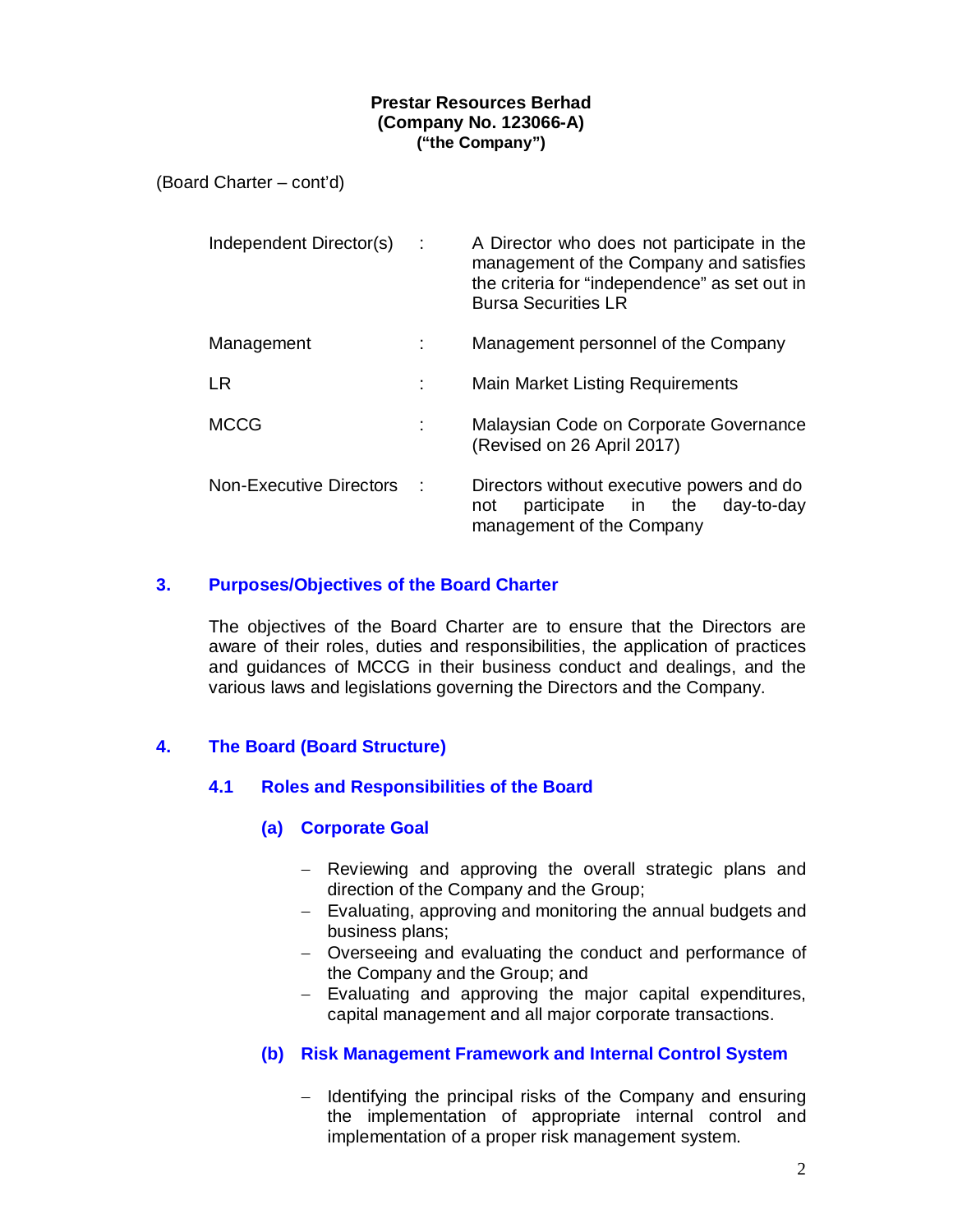(Board Charter – cont'd)

# **(c) Integrity of Financial Reporting**

- Reviewing the adequacy and the integrity of the management information and internal controls system of the Company; and
- Ensuring regulatory compliance with applicable laws, regulations, rules, directives and guidelines.

## **4.2 Board Composition**

The Board consists of qualified individuals with diverse experience, background and perspective to enable them to discharge their duties and responsibilities effectively. The composition and size of the Board facilitate the decision making of the Company. Pursuant to Article 103 of the Articles of Association of the Company, the Board shall comprise not less than two (2) or more than twelve (12) Directors.

In accordance with Paragraph 15.02 of Bursa Securities LR, at least one-third (1/3rd) of the Board shall comprise Independent Directors. In the event that the number is not three (3) or in the multiples of three (3), then the number nearest to one-third (1/3rd) shall apply. The Board shall comply with Bursa Securities LR as may be amended from time to time in respect of the composition of the Board. The composition of the Board shall reflect the level of investment in the Company by shareholders apart from the largest shareholders.

The Executive Directors together with Management team shall be responsible for making and implementing the operational decisions. The Non-Executive Directors play a key supporting role in contributing their skills, expertise and knowledge towards the formulation of the Group's strategic and corporate objectives, policies and decisions.

There is a separation of the role between the Company's Chairman and GMD to ensure a clear division of responsibilities and a balance of control, power and authority.

## **4.3 Board Tenure**

In accordance with Article 112 of the Articles of Association of the Company, every newly appointed Director shall hold office only until the next following AGM subsequent to their appointment and shall then be eligible for re-election. Further, one-third (1/3rd) of the Board shall retire from office and be eligible for re-election at every AGM and all Directors shall submit themselves for re-election once at least in each three (3) years.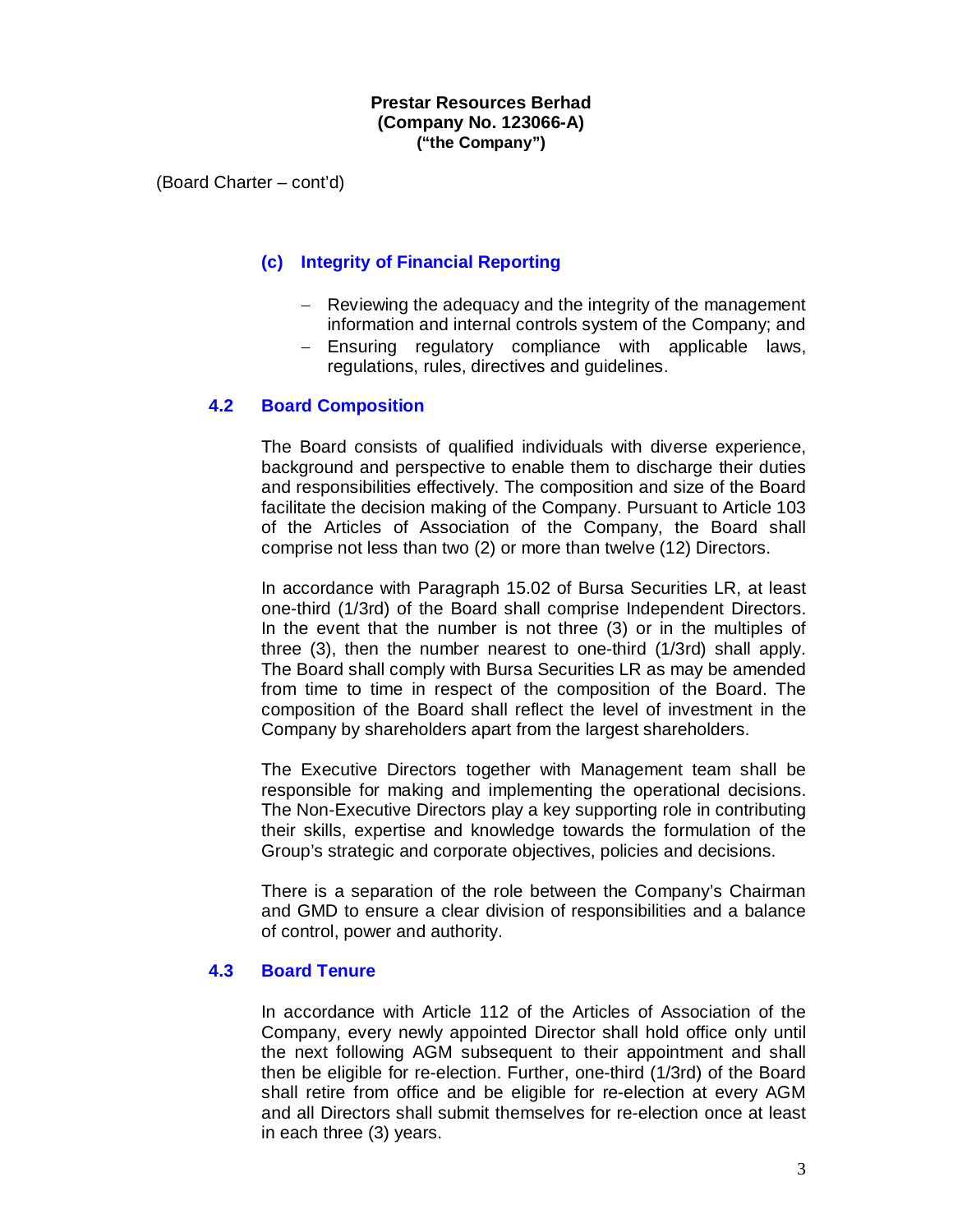(Board Charter – cont'd)

The tenure of an Independent Director shall not exceed a cumulative term of nine (9) years. However, upon completion of the nine (9) years, the Independent Director may continue to serve the Board subject to the Director's re-designation as a Non-Independent Director.

The Board may retain an Independent Director who has served the Board for a cumulative term of nine (9) years by providing justification and seek annual shareholders' approval at AGM. In the event the Board wishes to retain an Independent Director who has served the Board for more than twelve (12) years, the Board should provide iustification and seek annual shareholders' approval at AGM through a two-tier voting process.

The two-tier voting process shall have the same meaning as defined in the MCCG.

#### **4.4 Nomination and Appointment**

The appointment of a new Director is a matter for consideration and decision by the full Board upon appropriate recommendation from the Nomination Committee. The Board does not solely rely on recommendations from existing Directors, Management or major shareholders but utilises independent sources to identify suitable qualified candidates, if required.

The directorships held by any Director shall not exceed five (5) listed companies pursuant to Bursa Securities LR.

#### **4.5 Role of Chairman**

The Chairman is responsible for the overall leadership and efficient operation of the Board. The key roles of Chairman, amongst others, are as follows:

- Leading the Board in setting the values and standards of the Company and the Group;
- Maintaining a relationship of trust with and between the Executive and Non-Executive Directors;
- Ensuring the provision of accurate, timely and clear information to the Directors;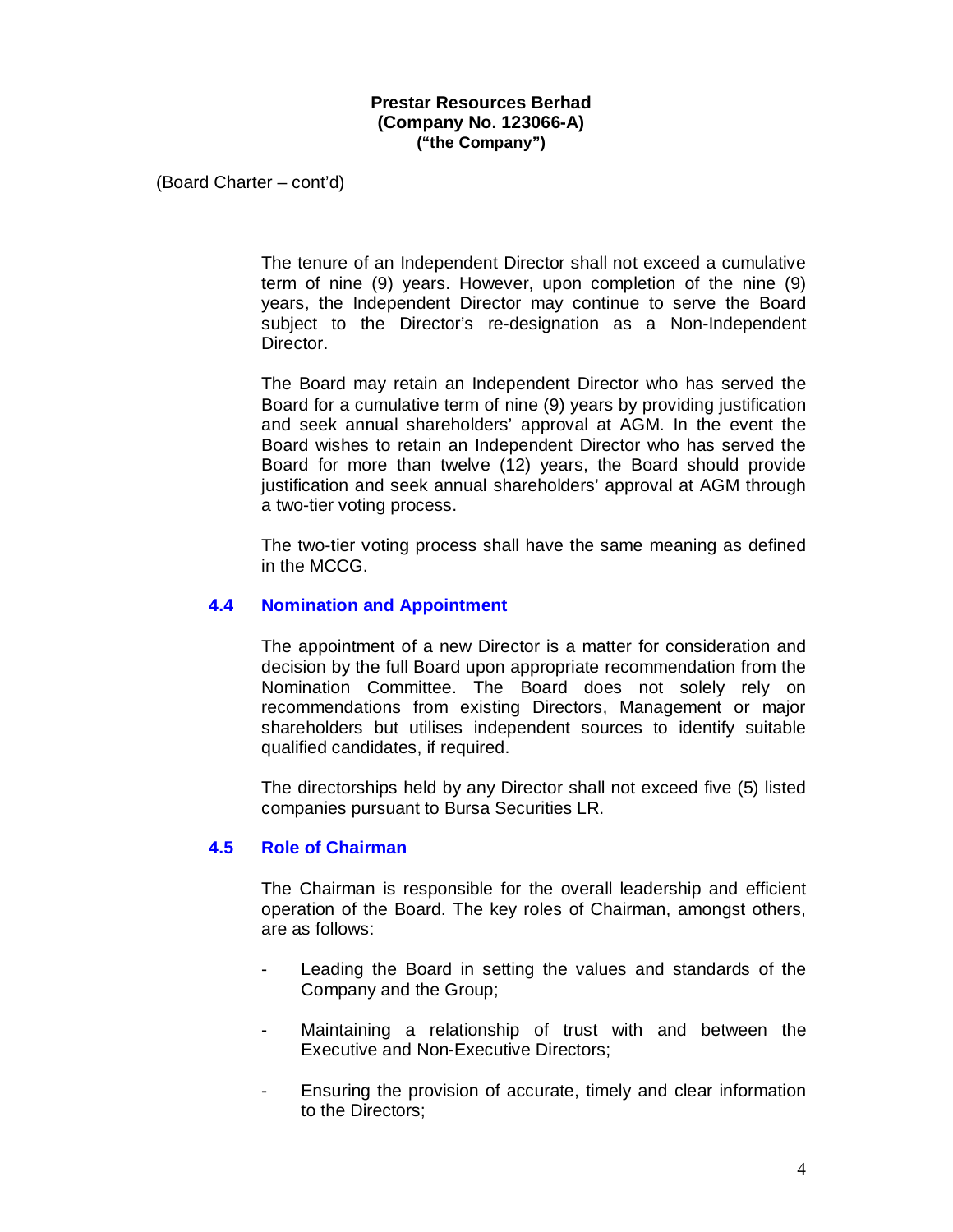(Board Charter – cont'd)

- Ensuring the integrity and effectiveness of the governance process of the Board;
- Ensuring effective communication with shareholders and relevant stakeholders;
- Arranging regular evaluation of the performance of the Board, the Board Committees and individual Director;
- Facilitating the effective contributions of the Directors; and
- Setting the agenda for Board meetings and ensuring that all relevant issues are on the agenda, in consultation with the GMD and the Company Secretaries.

#### **4.6 Board and Management - Role of the GMD**

The GMD is the communication channel between the Board and Management in ensuring the success of the Group's governance and management functions. Key duties and responsibilities of the GMD are as follows:

- Developing the strategic direction of the Group, with consultation and approval of the Board;
- Ensuring the effective implementation of the Group's business plan and policies established by the Board to achieve the corporate objectives;
- Accountable for overseeing the day-to-day operations to ensure the smooth and effective running of the Group;
- Monitoring performance results against business plans; and
- Ensuring compliance with governmental procedures and regulations.

Overall, the GMD is the leader to the whole Management team and is required to set high standard of good governance and examples to the employees of the Group during its day-to-day management.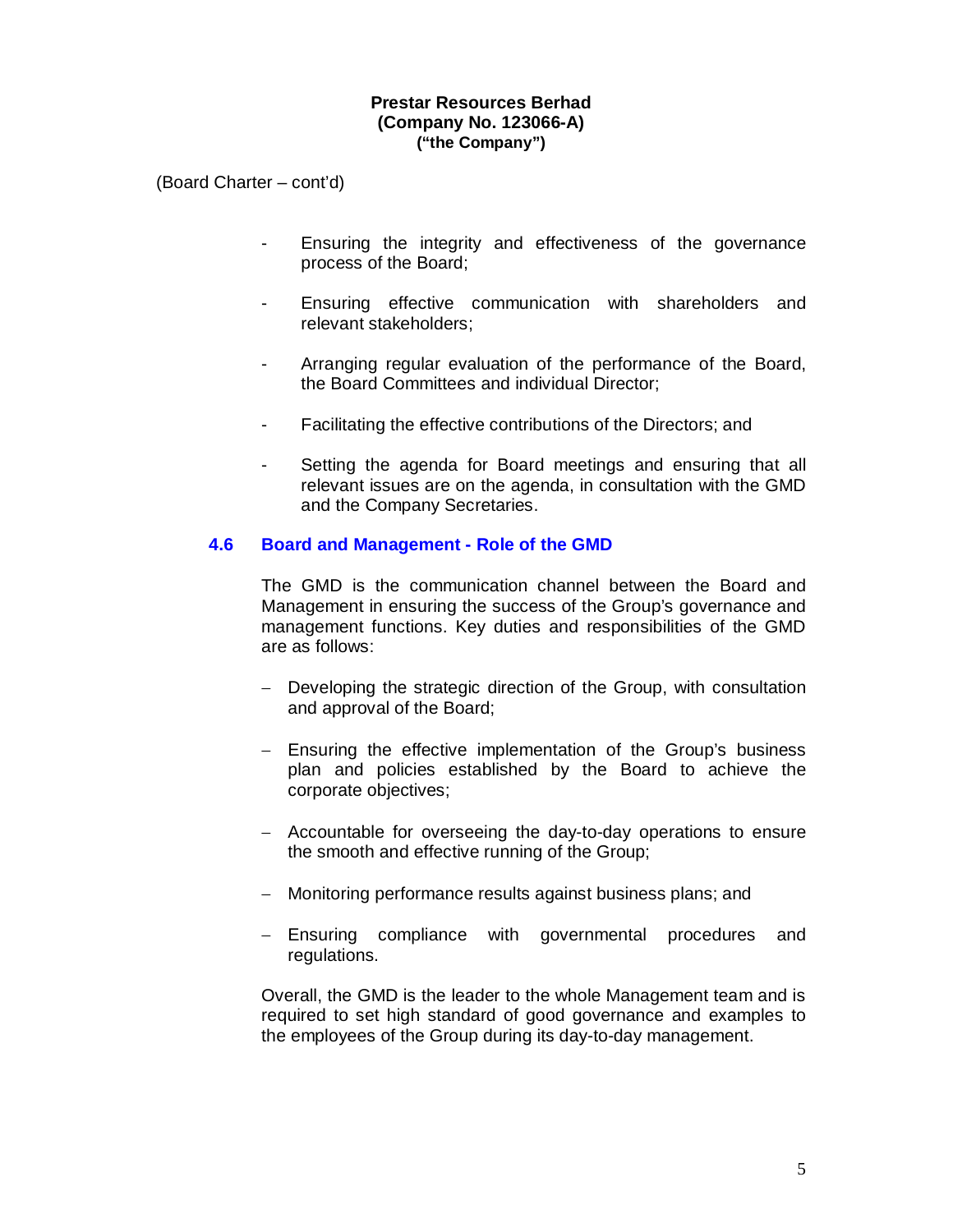(Board Charter – cont'd)

#### **5. Board Processes/Meetings**

#### **5.1 Frequency**

The Board schedules at least four (4) meetings a year at quarterly intervals with additional meetings convened whenever urgent or important matters and decisions are required.

#### **5.2 Agenda and Meeting Papers**

The notice of board meeting and the supporting board papers should be given at least three (3) business days in advance at each Board meeting and all Directors are expected to review in advance any such material in order to facilitate meaningful deliberation during each meeting.

#### **5.3 Minutes**

All deliberations of the issues discussed and the decision thereof are minuted and signed by the Chairman of the subsequent meeting after confirmed by the Board.

#### **5.4 Access to Information and Independent Professional Advice**

The Board shall be supplied with appropriate and timely information to enable it to discharge its duties. The Board papers are to be comprehensive and include all necessary information so that informed decisions could be made. The Board may also request for additional information whenever it deems necessary or appropriate.

Management of the Company is invited to the Board meetings to furnish clarification on certain issues.

All Directors have access to the professional advice and services of its qualified Company Secretaries in the course of discharging their duties and responsibilities on matters relating to procedures governing the Company which include the Companies Act, 2016, Bursa Securities LR and other applicable laws, rules and regulations, either as a full Board or in their individual capacity.

The Directors may take independent professional advice, whenever necessary and in appropriate circumstances, either individually or collectively, on any matter connecting with the discharge of their responsibilities at the expense of the Company.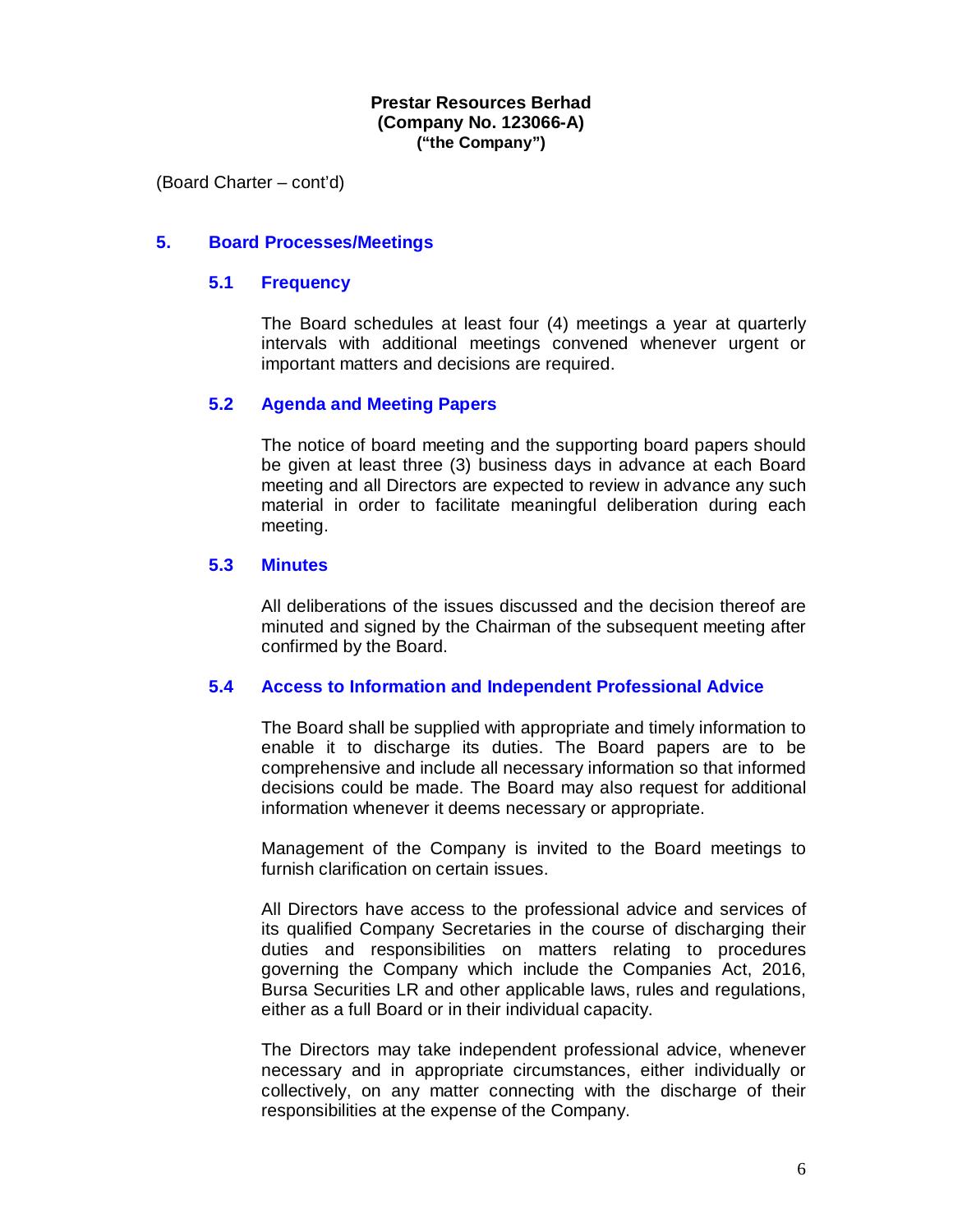(Board Charter – cont'd)

#### **5.5 Induction Process**

The objective of the induction process is to provide Directors with a rapid and clear insight into the Group as well as keeping them abreast with development in the market place pertaining to the oversight function of Directors. This will enable the Directors to discharge their duties and responsibilities effectively.

#### **6. Board Governance**

#### **6.1 Conflict of Interest – Directors' Shareholdings**

All Directors, whether directly or indirectly which include person connected, have interest in a contract or proposed contract with the Company, shall declare his/her interest in accordance with the provision of the Companies Act, 2016 and Bursa Securities LR. The Director concerned shall not participate in deliberations and shall abstain himself/herself from voting in any matter arising thereof.

## **6.2 Compliance to Rules and Regulations**

The Board understands that the responsibility for good corporate governance rests with them and therefore strives to follow the practices and guidances stated in MCCG.

## **7. Board Committees**

#### **(a) Audit Committee**

The Audit Committee of the Company shall consist of at least three (3) Independent Non-Executive Directors and the Chairman of the Audit Committee must not be the Chairman of the Board, which are in line with the MCCG and Bursa Securities LR.

All members of the Audit Committee shall be financially literate and at least one (1) member of the Audit Committee must fulfilled the conditions as set out under paragraph 15.09(1)(c) of Bursa Securities LR.

The principal objectives of the Audit Committee are to assist the Board in discharging its statutory duties and responsibilities relating to accounting and reporting practices of the holding company and each of its subsidiaries. In addition, the Audit Committee shall: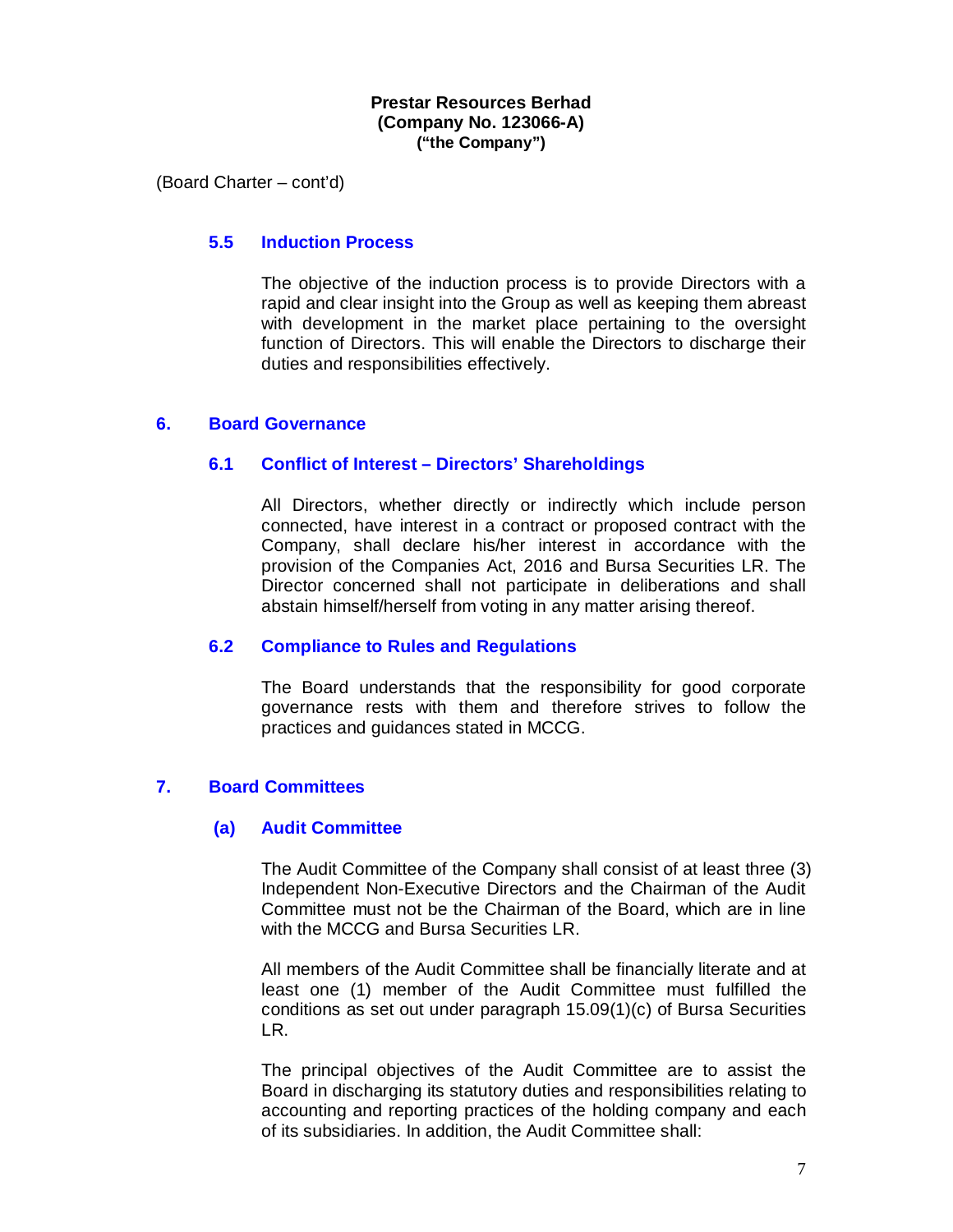(Board Charter – cont'd)

- (i) evaluate the quality of the audits performed by the internal and external auditors;
- (ii) provide assurance that the financial information presented by Management is relevant, reliable and timely;
- (iii) oversee compliance with laws and regulations and observance of a proper code of conduct; and
- (iv) determine the quality, adequacy and effectiveness of the Group's control environment.

# **(b) Nomination Committee**

The Nomination Committee shall consist of at least three (3) members and all of which are Independent Non-Executive Directors. The Nomination Committee assists the Board in regards to the following:

- Recommend to the Board, candidates for all directorships to be filled by the shareholders or the Board. In making its recommendations, the Nomination Committee would consider the candidates':-
	- (i) skills, knowledge, expertise and experience;
	- (ii) professionalism;
	- (iii) integrity; and
	- (iv) in the case of candidates for the position of Independent Directors, the Nomination Committee would also evaluate the candidates' ability to discharge such responsibilities/ functions as expected from Independent Directors.
- Consider in making its recommendations, candidates for directorship proposed by the GMD and within the bounds of practicability, by any other senior executive or any Director or shareholder.
- Recommend to the Board the nominees to fill the seats on the Board Committees.
- Develop criteria to be used for recruitment process, annual assessment of Directors and also assessment of independence of the Independent Directors.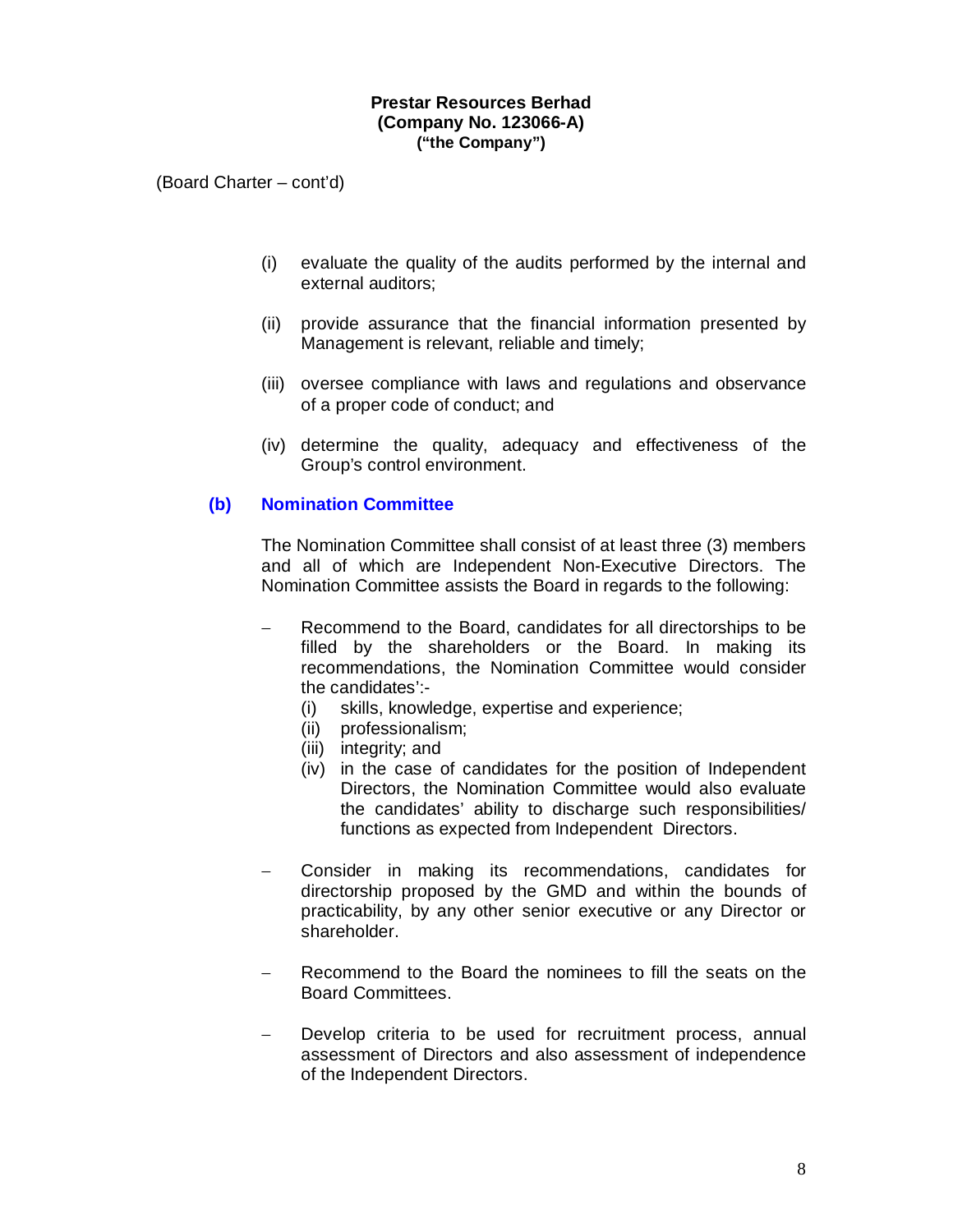(Board Charter – cont'd)

- An annual assessment of the effectiveness of the Board as a whole, the Board Committees and the contribution of each individual Director.
- Review annually the term of office and performance of the Audit Committee and each of its members to determine whether the Audit Committee and members have carried out their duties in accordance with the terms of reference of the Audit Committee.
- Review training programmes for the Board and facilitate Board induction and training programmes, including induction training for new Board members.

## **(c) Remuneration Committee**

The Remuneration Committee shall comprise wholly of Non-Executive Directors.

The primary objective of the Remuneration Committee is to assist the Board in assessing the remuneration packages of the Executive Directors with a view to ensure that a competitive remuneration package is offered to attract and retain the Executive Directors of the necessary caliber and experiences to manage the Company successfully.

#### **(d) Group Risk Management Committee**

The Group Risk Management Committee assists the Board to continuously review the activities of the Group to identify key business and operational risks and where possible, implement policies and procedures to address such risks.

The Group Risk Management Committee reviews the Group's overall objectives by assessing the adequacy and effectiveness of risk portfolio composition and risk mitigation controls to determine the desired exposures of each major area of risk on a periodic basis.

#### **8. Directors' Training**

In additional to the Mandatory Accreditation Programme as required by Bursa Securities, the Directors shall continue to undertake relevant training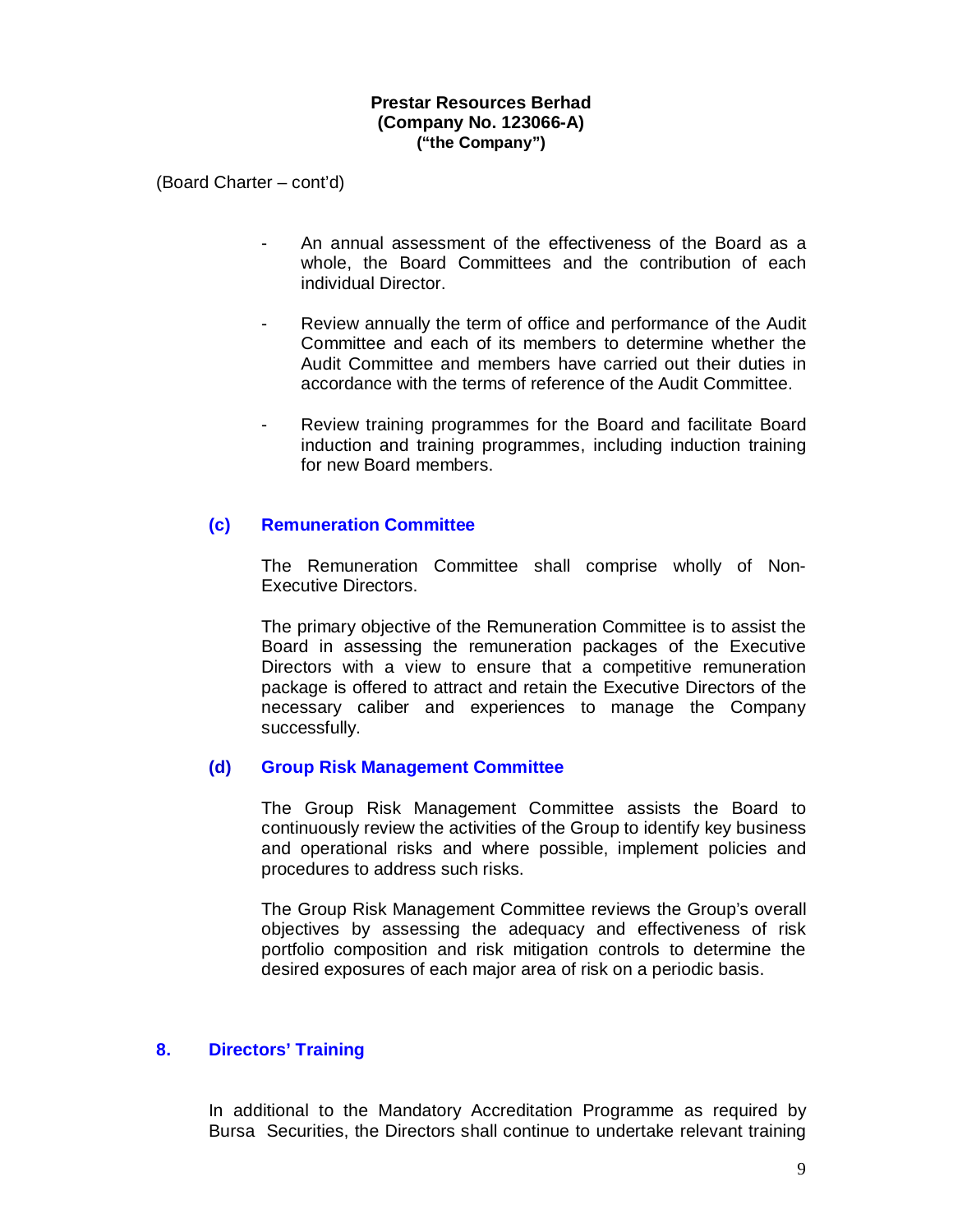(Board Charter – cont'd)

courses to keep abreast with development in the capital market, relevant changes in laws and regulations and on corporate governance matters to enhance their existing skills and knowledge in the discharge of their responsibilities.

The Board shall disclose in the Annual Report the trainings attended by the Directors.

#### **9. Directors' Remuneration**

The Remuneration Committee is responsible for recommending to the Board the remuneration framework and packages of all Executive Directors. The Directors concern shall abstain from deliberations and voting on their own remuneration.

The performance of Directors is measured by the Directors' contribution to both the Board and the Company.

The Executive Directors' remuneration is structured according to the skills, experience, responsibilities and performance of the Executive Directors as well as incorporating any market adjustment requirement.

#### **10. Company Secretaries**

The primary role of the Company Secretaries is to advise the Board and Board Committees on issues relating to compliance with Bursa Securities LR, laws, rules, procedures and regulations affecting the Company and the Group.

The appointment and removal of the Company Secretaries is a matter for the Board as a whole.

#### **11. Board-Shareholders Relationship - Communication /Investors Relations/AGM**

The Board shall maintain an effective communications policy that enables both the Board and Management to communicate effectively with its shareholders, stakeholders and the general public.

The Board to ensure that the AGM of the Company is conducted in an efficient manner and serves as a crucial mechanism in shareholders' communications which include the supply of comprehensive and timely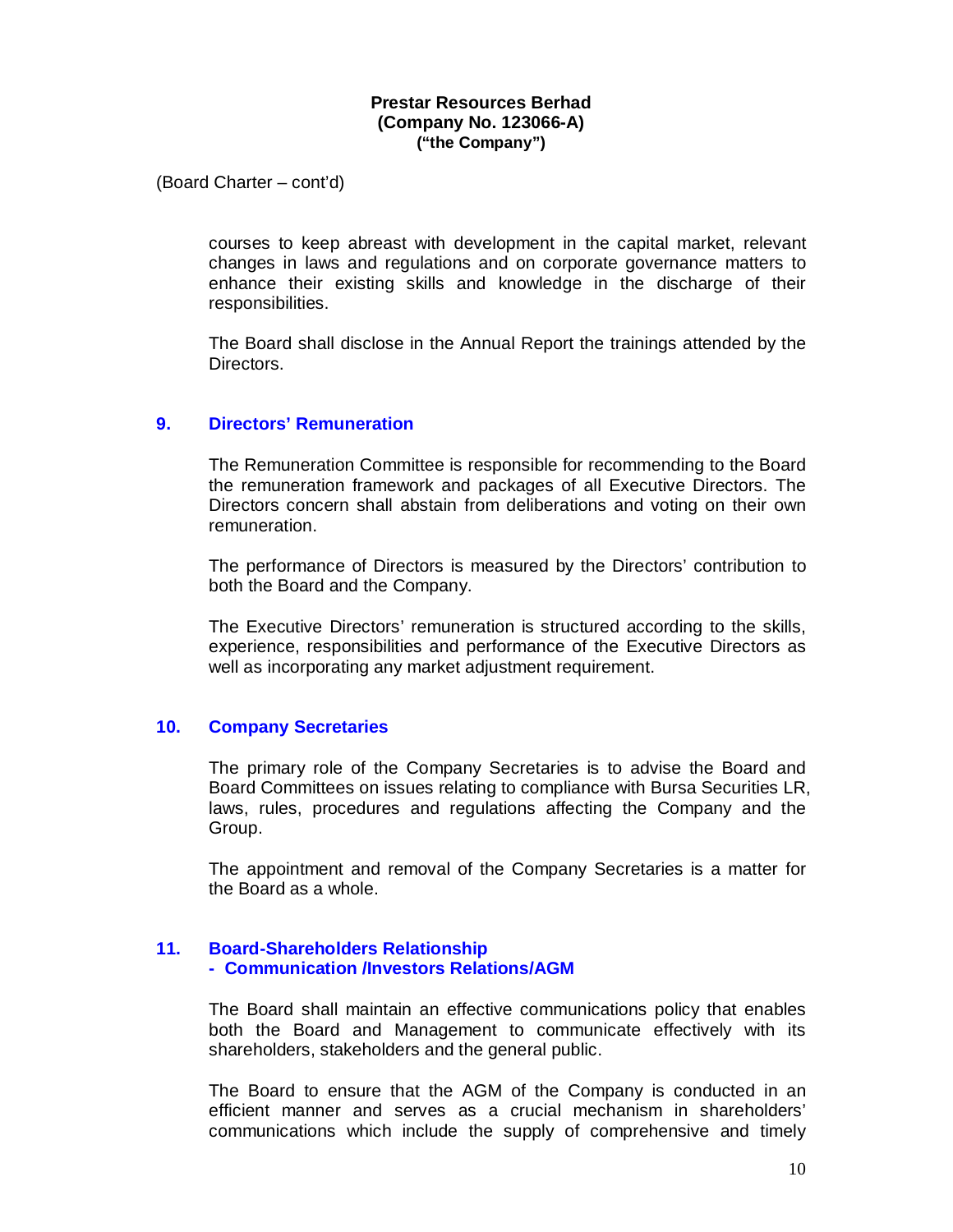(Board Charter – cont'd)

information to shareholders and the encouragement of active participation at the AGM.

# **12. Code of Ethics and Conduct**

The Directors are expected to conduct themselves with the highest ethical standards and in compliance with the Company's Code of Conduct and Ethics. All Directors are expected to behave ethically and professionally at all times and thereby protect and promote the reputation and performance of the Company. The following practices are observed as adherence to the code of conduct:

- At all times exercise his power for the purposes they were conferred, for the benefit and productivity of the Group.
- Avoid any conflict of interest and to disclose immediately all contractual interests, whether directly or indirectly within the Group.
- Be aware of the Company's policy on CSR.
- Ensure adequate safety measures and provide proper protection to workers and employees at workplaces.

## **13. Stakeholders Relationship**

 **- External Auditors / Internal Auditors and CSR**

## **a) External Auditors and Internal Auditors**

The Board, through the Audit Committee, maintains a formal and transparent relationship with its external auditors and internal auditors in seeking their professional advices. The Board meets its internal auditors on quarterly basis.

The Audit Committee also meets with the external auditors without the presence of the Executive Directors and Management twice a year regarding audit planning and other relevant audit and accounting issues.

#### **b) CSR**

The Board acknowledges that the Company should play an important role in contributing towards the welfare of the community in which it operates. In the performance of duties of CSR, the Board shall at all times observe the following: